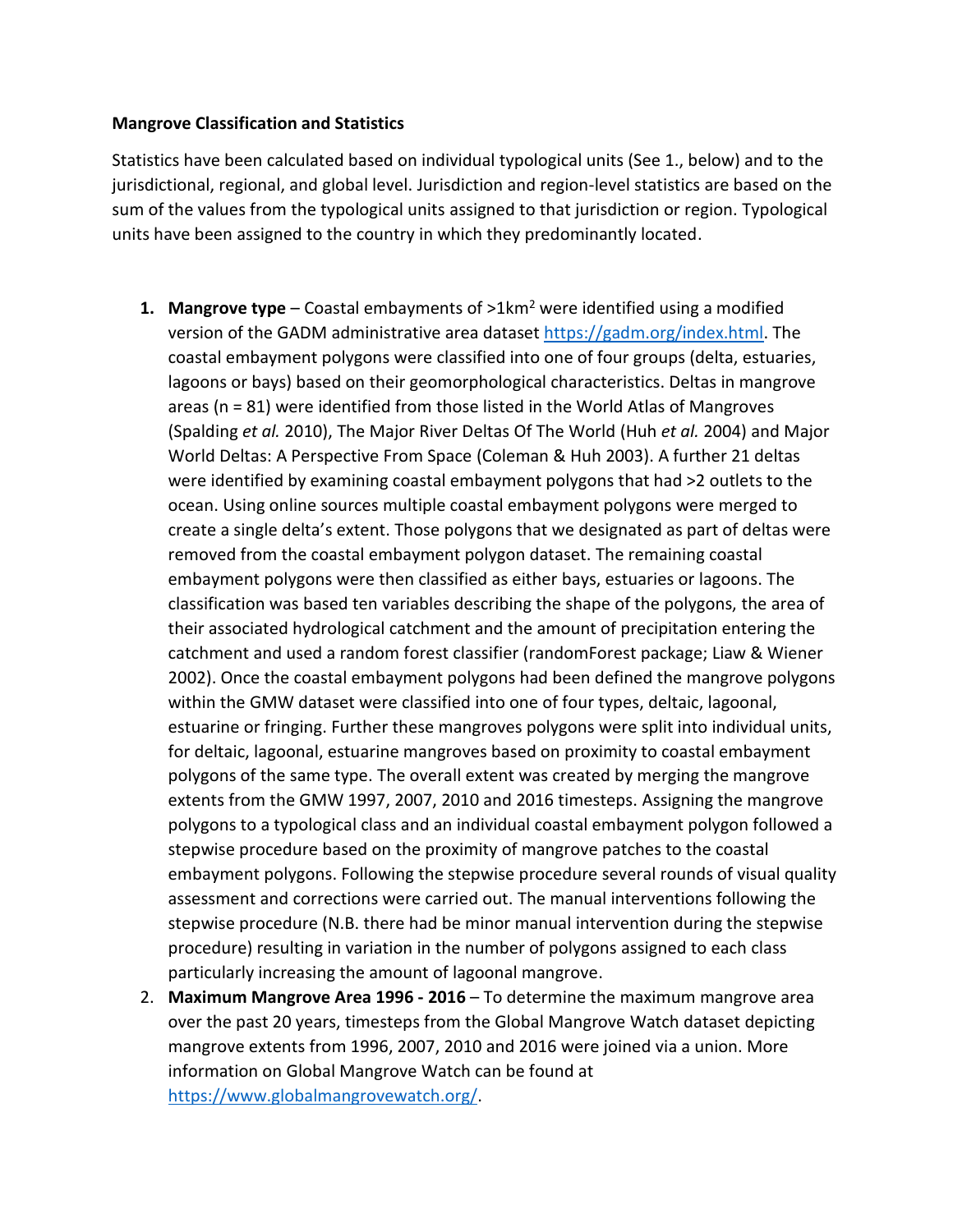- 3. **Area of Loss** was calculated using the Maximum Mangrove Area in the Last 20 Years dataset (union of Global Mangrove Watch mangrove extents from 2007, 2010, and 2016). Areas of loss were defined as extents within that union where no mangroves existed in 2016. These areas were summed to create a total area of loss per typological unit.
- **4. Restorable Mangrove Area** was calculated by taking the total area of loss and subtracting the area of loss assumed to be converted to either an urbanized area, or an eroded area within each typological unit. Mangroves lost to these causes are unlikely to offer great scope for restoration due to the likely level of geomorphological and hydrological change and the high opportunity costs of converting these areas. Urban areas were identified from the Global Urban Footprint dataset which provides the extent of built-up areas, defined as man-made building structures with a vertical component (Esch *et al.* 2011, 2017). The data were derived from satellite images mostly collected between 2011 and 2012 and available at a resolution of 0.4 arc seconds ( $\sim$ 12 m, near the equator). The urban footprint was intersected with areas of mangrove from the loss identified from the union of 1996, 2007, 2010 and 2016 GMW timesteps. Any patch of mangrove loss that overlapped the urban footprint, the loss was classified as being due to urbanization. Areas of erosion were identified using a combination of three data layers, extent of mudflats, extent of bare ground and water occurrence change intensity. The extent of global mudflats for the year 2016 was derived from multiple Landsat images (N. Murray, unpublished data) and showed areas of mudflat presence at a resolution of 1 arc-second per pixel (approximately 30 meters per pixel at the equator). The bare ground for the circa 2010 peak growing season was downloaded from [https://landcover.usgs.gov/glc/.](https://landcover.usgs.gov/glc/) The data were derived from Landsat 7 ETM+ cloud-free composites and estimates the minimum percentage of bare ground per pixel (Hansen *et al.* 2013). For this analysis a pixel was classified as bare if it had >= 50% bare ground. Data on water occurrence change intensity was downloaded from [https://global-surface-water.appspot.com/download.](https://global-surface-water.appspot.com/download) Water occurrence change intensity shows areas where water occurrence increased, decreased or remained the same between 1984-1999 and 2000-2015 (Pekel *et al.* 2016). Change was computed by matching monthly observation in both time periods and is percentage change in occurrence between the two time periods. For the analysis, we identified areas that had had a 20% or greater increase in water intensity between the two time periods. Areas of erosion were identified by overlaying extent of mudflats, extent of bare grounds and water occurrence change intensity on top of the areas of loss. Erosion was assumed in those loss areas where was water occurrence change intensity was present within a 100m buffer of the coastline (coastline from a modified version of GADM) or loss areas where mudflats were present in 2016. In addition, if loss areas were overlaid by combinations of bare ground and water occurrence change intensity, mudflats and bare ground, mudflats and water occurrence change intensity, and all three of mudflats, bare ground and water occurrence change intensity then this was assigned to erosion. Areas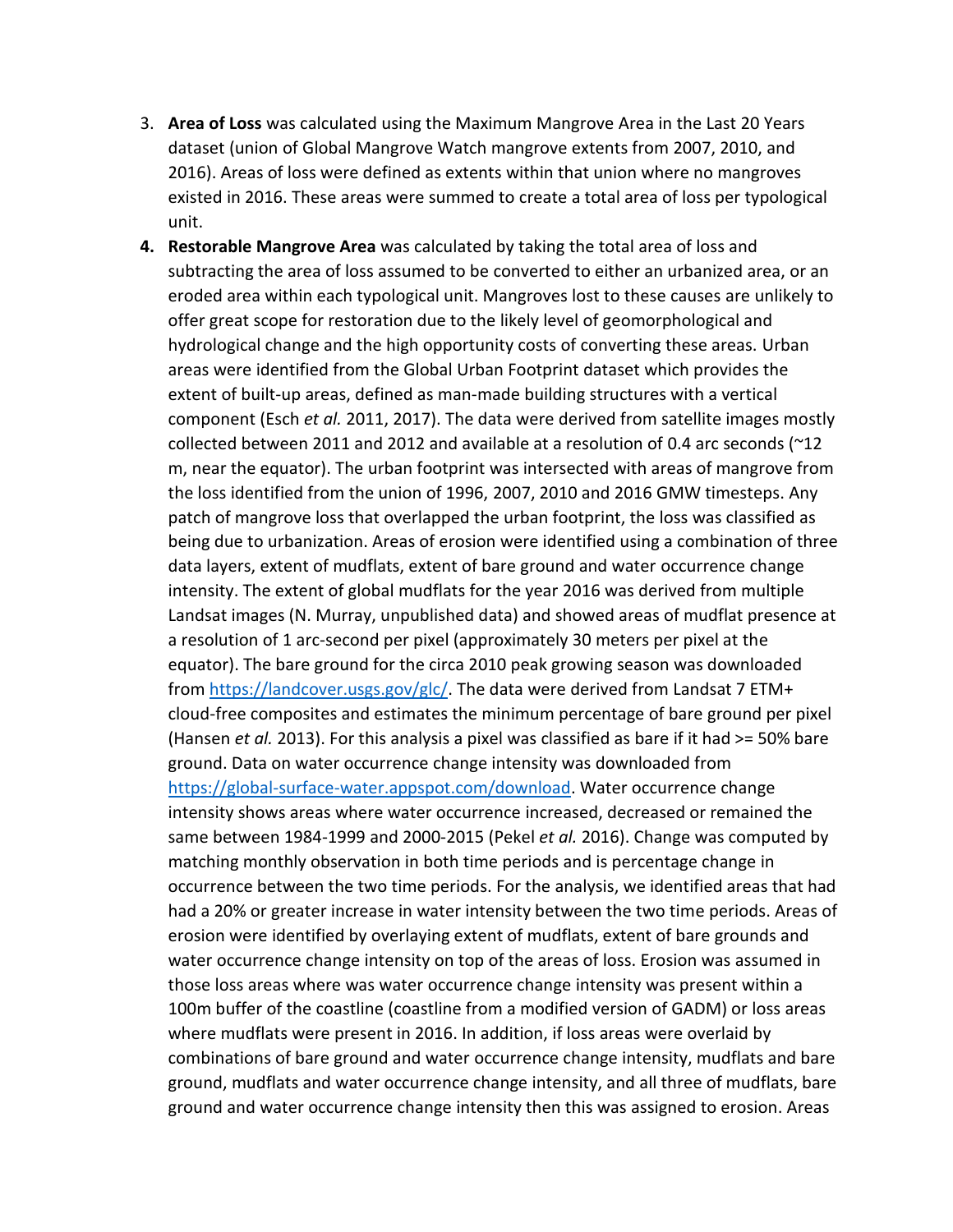of erosion were removed if they intersected with urban area (see above) or layers representing Global Tree Canopy Cover for circa 2010 (Hansen *et al.* 2013) or Global 30m Cropland Extent (Gumma *et al.* 2017; Massey *et al.* 2017; Oliphant *et al.* 2017; Phalke *et al.* 2017; Teluguntla *et al.* 2017; Xiong *et al.* 2017; Zhong *et al.* 2017) Thus, the formula for calculating restorable area from loss within a typological unit is: (Total area of loss) – (% conversion to urbanization \* Total area of loss)– (% eroded \* Total area of loss).

5. **Degraded Area** in mangrove forests was examined via temporal changes in several vegetation indices across the period ~1984 - to the present day. Degradation was examined for mangroves present in the 2016 timestep of the Global Mangrove Watch (GMW) data layer. Given the temporal and spatial scale of the analysis, Google Earth Engine was used. Google Earth Engine is a cloud-based geospatial analysis platform, housing an extensive data catalogue which can be explored and analysed using a large parallel processing system (Gorelick *et al.* 2017). Google Earth Engine contains analysis ready images for the entire Landsat archive (Gorelick *et al.* 2017). Pre-processed atmospherically corrected surface reflectance images from the Landsat 4 and 5 ETM, Landsat 7 ETM+ and Landsat 8 OLI/TIRS sensors were used. For each image areas of cloud or cloud shadow that might affect the vegetation indices calculation were removed using the CFMask algorithm (Foga *et al.* 2017). The images from each of the four Landsat missions were combined into a single collection and for each image four vegetation indices were calculated. The Normalized Difference Vegetation Index (NDVI) is the normalized ratio of the near infrared (NIR) band which is reflected by vegetation and red band which is absorbed by vegetation.

$$
NDVI = \frac{(NIR - Red)}{(NIR + Red)}
$$

Values range between -1 and +1, with values closer to +1 representing areas of dense green leaves. One of the limitations of NDVI is that it is influenced by background soil brightness, with higher NDVI values in areas of darker soils (Huete 1988). The Soil-Adjusted Vegetation Index (SAVI) is a modified version of the NDVI index, designed to minimise the soil brightness influence (Huete 1988).

$$
SAVI = \frac{(1+L)(NIR - Red)}{(NIR + Red + L)}
$$

An adjustment factor (L) of 0.5 was shown to successfully minimise soil brightness effects (Huete 1988). The enhanced vegetation index (EVI) was developed to reduce influence of atmospheric conditions and decouple the canopy background signal (Huete *et al.* 2002). In addition to the NIR and red bands used in NDVI and SAVI, EVI uses the blue band to reduce the impact of atmospheric effects (Schultz *et al.* 2016).

$$
EVI = \frac{(NIR - Red)}{(NIR + C1 \times Red - C2 \times Blue + L)}
$$

The coefficient L is the canopy background adjustment and  $C_1$  and  $C_2$  are used with the blue band to reduces aerosol influences in red band (Huete *et al.* 2002). Values of L = 1,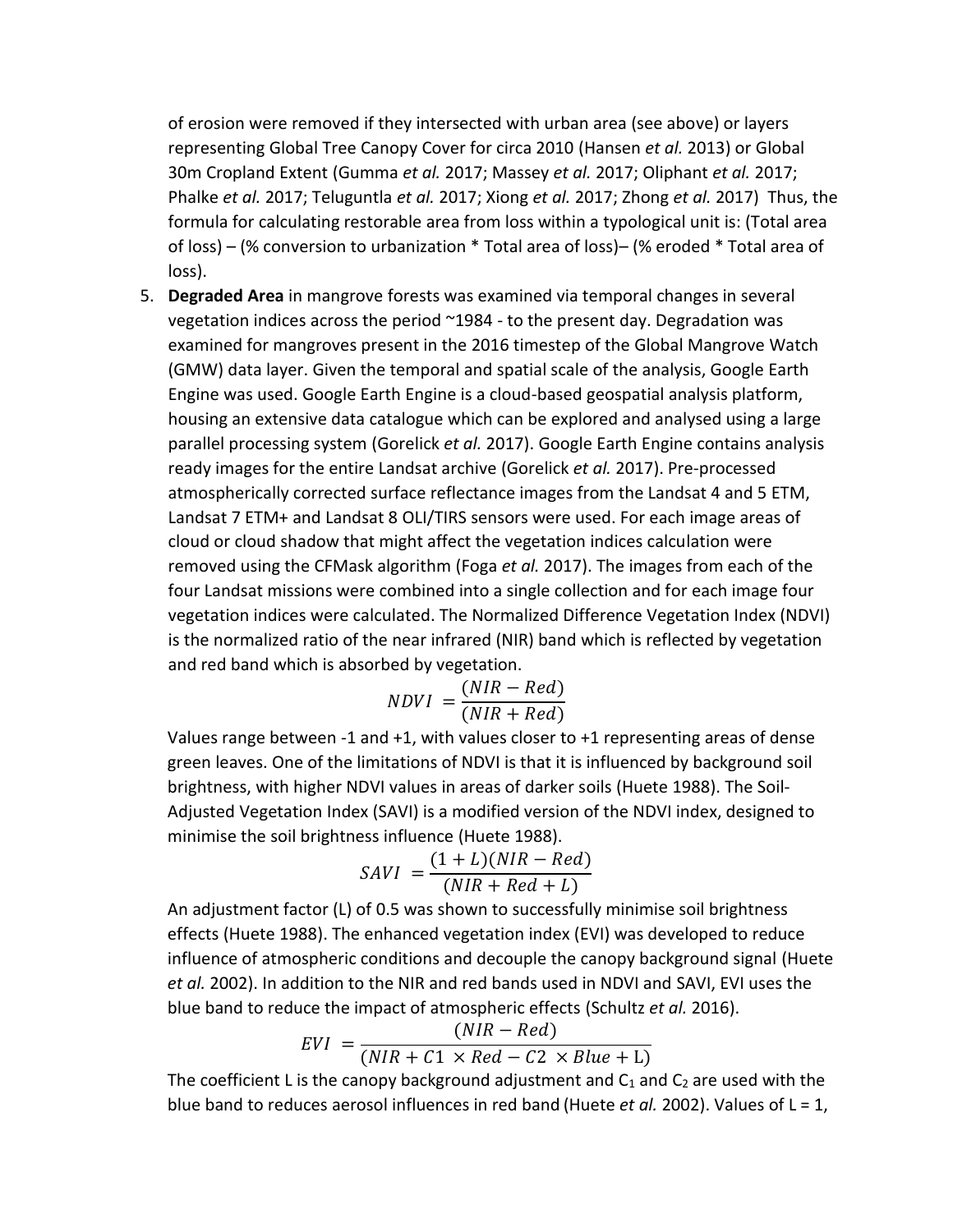$C_2 = 6$ ,  $C_2 = 7.5$ , and  $G = 2.5$  were used based on Huete *et al.* (2002). The Normalized Difference Moisture Index (NDMI) is the normalized ratio of the NIR and Short Wave Infrared (SWIR) bands.

$$
NDMI = \frac{(NIR - SWIR)}{(NIR + SWIR)}
$$

SWIR represents changes in vegetation water content and structure of spongy mesophyll. The index has been used to assess vegetation moisture condition (Ji *et al.* 2011). The overall image collection was split into five timesteps, reference (earliest image in the collection – 2000),  $T_1$  (2000 – 2005),  $T_2$  (2005 – 2010),  $T_3$  (2010 – 2015), and T<sup>4</sup> (2015 – latest image in the collection). Degradation was evaluated at the pixel (30m resolution) scale and only Landsat pixels that intersected the 2016 GMW mangrove extent were considered. The number of images per pixel in each timestep were calculated. Pixels that had fewer than ten images in the reference period were removed as were ones where there were fewer than ten images in two of the other timesteps. If there were fewer than ten images in just one timestep the vegetation indices from the preceding timestep were used. To assess change in mangrove condition, per pixel within each timestep three values were calculated, the median, 10 – 90% interval mean and 25 – 75% interval mean of each of the four vegetation indices. This resulted in 12 degradation metrics. For each degradation metric the percentage difference of each timestep relative to the reference period was calculated. Areas where degradation had taken place were identified as those where the vegetation index was >= -40% of the reference value in any of the timesteps. To remove areas of regeneration, the  $T_4$  value relative to the reference was assessed with a >= -20% value suggesting ongoing degradation. For a pixel to be classified as degraded, ten out of 12 degradation metrics had to have a timestep where the percentage change was  $>=$  -40% and zero out 12 degradation metrics had to have  $T_4$  value  $\ge$  = -20% of the reference.

## **Restoration Potential Score and Inputs**

**1. Restoration Potential Score** ranges from 0 – 100 were a low score represents a typology unit that is not a good candidate for restoration and a high score represents a typology unit that is a good candidate for restoration activities. The score is calculated based on seven variables described below. The variable weightings and the individual category scores were derived by an expert panel using a Delphi type approach. The expert panel were asked to provide a value between zero and ten for each category in each variable in terms of increasing restoration potential. The most important category was given a score of ten with the other categories scored relative to this. More than one category could be given a score of ten. For the variable weightings the score was again relative to each other and could take a value of 0, 10, 20, 30 ,40, 50. A score of 0 meant that at the typological unit scale a variable has no importance to mangrove restoration potential. A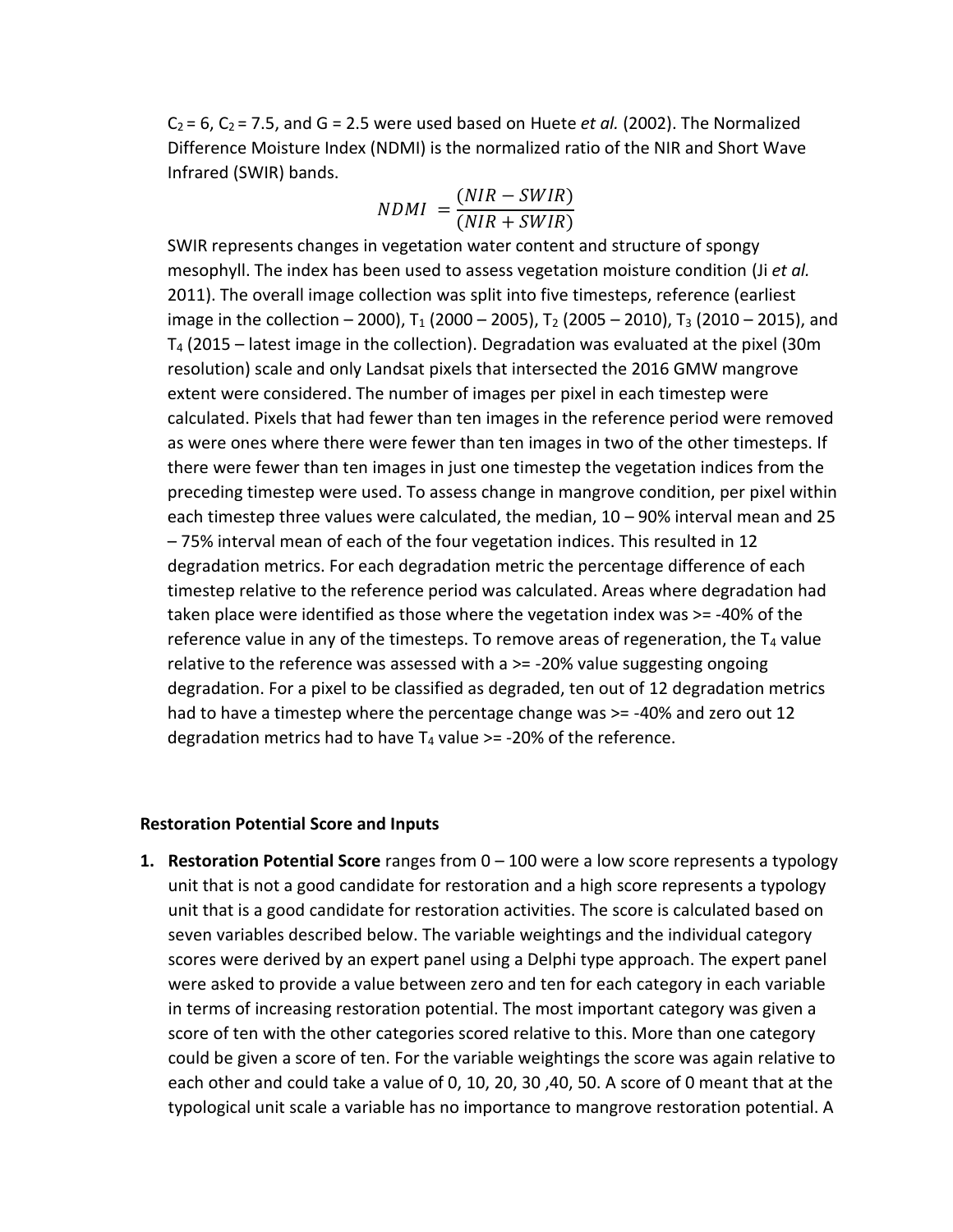variable scored 20 was twice as important to restoration potential as a variable scored 10. The first iteration had 10 respondents and the median category scores and variable weightings were computed. The respondents were then asked to rescore both the categories and variables while considering the current group consensus. The respondents were asked to give special consideration to those scores where they were an outlier from the group consensus, that is  $\pm$  one rank from the median score. The intent of this follows standard Delphi approaches, where error is reduced by the sharing of expertise and the sharpening of definitions. Where respondents felt that the current group consensus was incorrect, and they wished to retain the outlier score, they were asked to provide anonymous feedback. After the second round of responses ( $n = 9$ ), the median category scores and variable weightings were again computed. The respondents were given a final opportunity to re-score the categories and variable weighting based on the second-round consensus and the anonymous feedback. The variable weightings and the individual category scores were then converted into each typological unit's restoration score using the Simple Multi-Attribute Rating Technique (SMART). In SMART individual variable weightings are normalized based on the sum of all variable weighting and then multiplied by the category score (divided by 10).

- **a. Tidal Range -** The extent of tidal flooding and its duration and frequency are critical to the survival of mangrove forests (Lewis 2005). These factors are controlled by the topography of the site and local tidal characteristic (Friess *et al.* 2012). Tidal amplitude data were accessed from AVISO+ products [\(https://www.aviso.altimetry.fr\)](https://www.aviso.altimetry.fr/). From this dataset, the tidal amplitude value nearest to the mangrove typology centroid was calculated. The mangrove typology was classified based on the tidal range (amplitude x 2) as microtidal (0– 2 m, n = 5274), mesotidal (>2–4m, n = 883) and macrotidal (>4m, n = 128).
- **b. Antecedent SLR -** Antecedent Sea Level Rise (ASLR) data were accessed from <http://www.esa-sealevel-cci.org/> in the form of regional mean sea level trends (Quartly *et al.* 2017; Sea Level Climate Change Initiative (SL\_cci) 2017; Legeais *et al.* 2018). The data are based on altimeter measurements from multiple satellite missions and represents regional sea level trends between January 1993 and December 2015 (Legeais *et al.* 2018). Spatial variation in regional sea level trends generally ranges between -5 and +5 mm yr<sup>-1</sup> around the global mean of 3mm yr<sup>-1</sup> (Legeais *et al.* 2018). Extreme values (> |5|mm yr-1 ) observed in the dataset are subject to high levels of uncertainty (Sea Level CCI team, pers. comm.), therefore values > 5mm yr<sup>-1</sup> were truncated to 5mm yr<sup>-1</sup>. The ASLR value nearest to the mangrove typology centroid was calculated. Risk from ASLR was calculated as a function of tidal amplitude, where higher values represent a greater risk. Where tidal amplitude was zero ( $n = 24$ ) the ASLR/M2 Tidal Amplitude value was set to the ASLR value. Those patches where sea level had declined ( $n = 52$ ) the ASLR risk was categorized as 'none'. For the remaining patches ASLR risk was grouped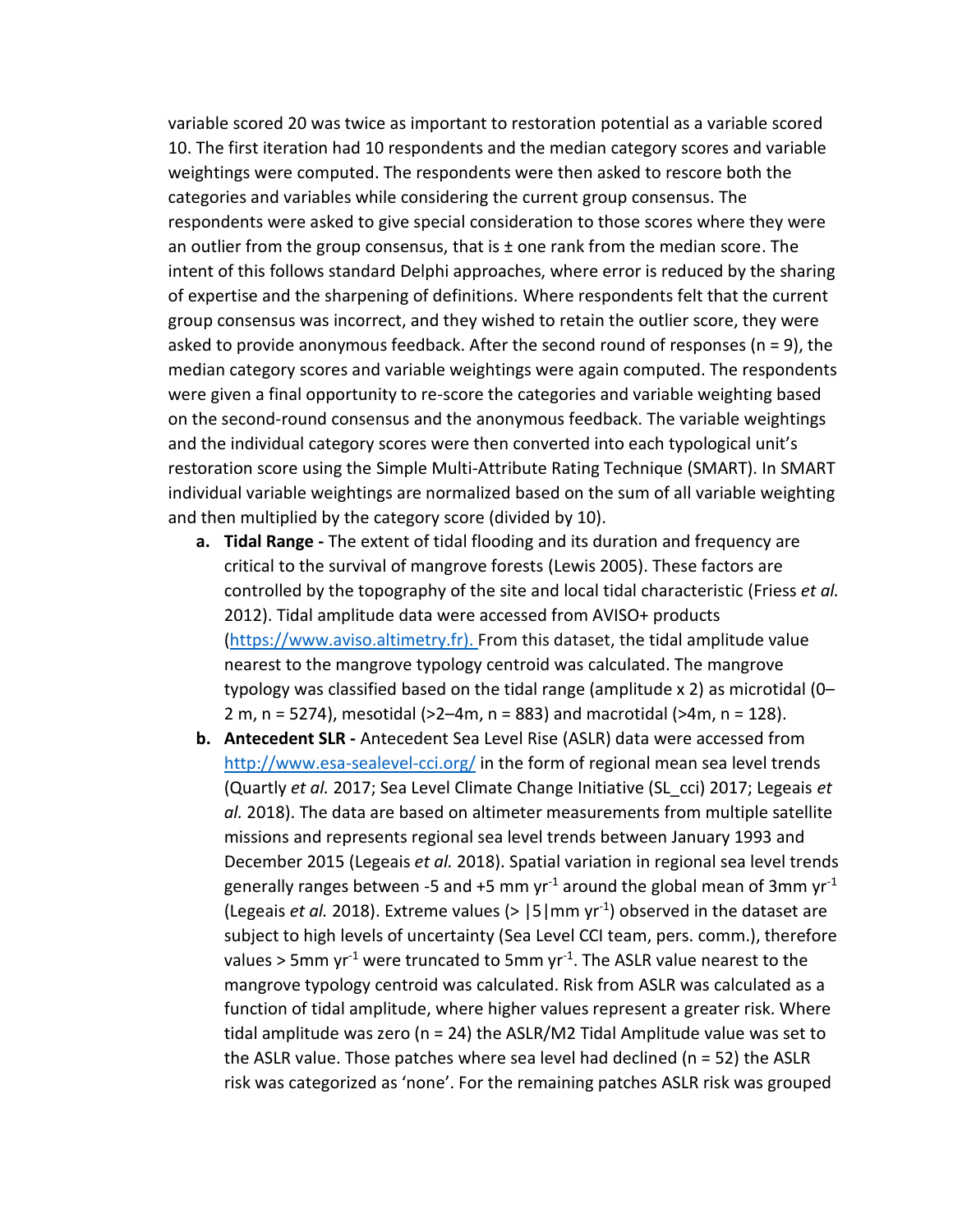using a k-means cluster (Hartigan & Wong 1979), which categorized the sites as being either high ( $n = 2123$ ) or low risk ( $n = 4110$ ).

- **c. Future SLR -** The long-term survival of many mangrove ecosystems is threatened by sea level rise (Friess *et al.* 2012). Changes in sea level have the potential to disrupt the balance between the tidal frame and the surface elevation of mangrove forests. Mangrove loss may result if future sea level rise (SLR) increases the frequency and duration of tidal inundation beyond species physiological thresholds (Ball 1988). SLR predictions were accessed from [http://icdc.cen.uni-hamburg.de/1/daten/ocean/ar5-slr.html.](http://icdc.cen.uni-hamburg.de/1/daten/ocean/ar5-slr.html) The predictions are derived from 21 Coupled Model Intercomparison Project phase 5 Atmosphere– Ocean General Circulation Models (Church *et al.* 2013). For the analysis we selected the medium-high representative concentration pathway (RCP) scenario 6.0. The SLR value nearest to the mangrove typology centroid was calculated. Risk from SLR was calculated as a function of tidal amplitude, where tidal amplitude was zero the SLR/M2 Tidal Amplitude value was set to the SLR value. SLR risk was grouped using a k-means cluster (Hartigan & Wong 1979), which categorized the sites as being either high ( $n = 1802$ ) or low risk ( $n = 4483$ ).
- d. **Sediment Change -** Areas of high erosion may undermine restoration effort. Sediment change may be used as a proxy for upstream hydrological modification that may impact restoration efforts. Data on inorganic suspended particulate matter concentration ( $g/m^3$ ) were downloaded from the Globcolor website [http://www.globcolour.info/.](http://www.globcolour.info/) The Globcolor project merges outputs from different satellite sensors to improve spatial and temporal coverage (ACRI-ST GlobColour Team 2017). Two hundred and forty individual processed Level-3 files representing monthly inorganic suspended particulate matter concentration were selected for the period of January 1998 to December 2017 (20 years). These data combine measurements from the SeaWIFS, MERIS, MODIS and VIIRS satellite missions. Inorganic suspended particulate matter was calculated as the difference between total suspended matter and phytoplankton biomass and is mostly dominated by mineral matter (Gohin 2011). The inorganic suspended particulate matter data were imported into Google Earth Engine and the monthly layers were merged into a 240-image stack. The SPM-OC5 algorithm used to derive inorganic suspended particulate matter concentration computes values ranging between 0 and 100  $g/m<sup>3</sup>$  but is only validated for values less than 50 g/m<sup>3</sup> (The GlobColour Team, pers. comm), therefore values above 50 g/m<sup>3</sup> were truncated. Within the image stack, pixels were removed that had fewer than 120 records. To determine the sedimentary class of each mangrove typology patch, the mean inorganic suspended particulate matter concentration value of each pixel within the stack was calculated. To examine trends in inorganic suspended particulate matter concentration a linear regression model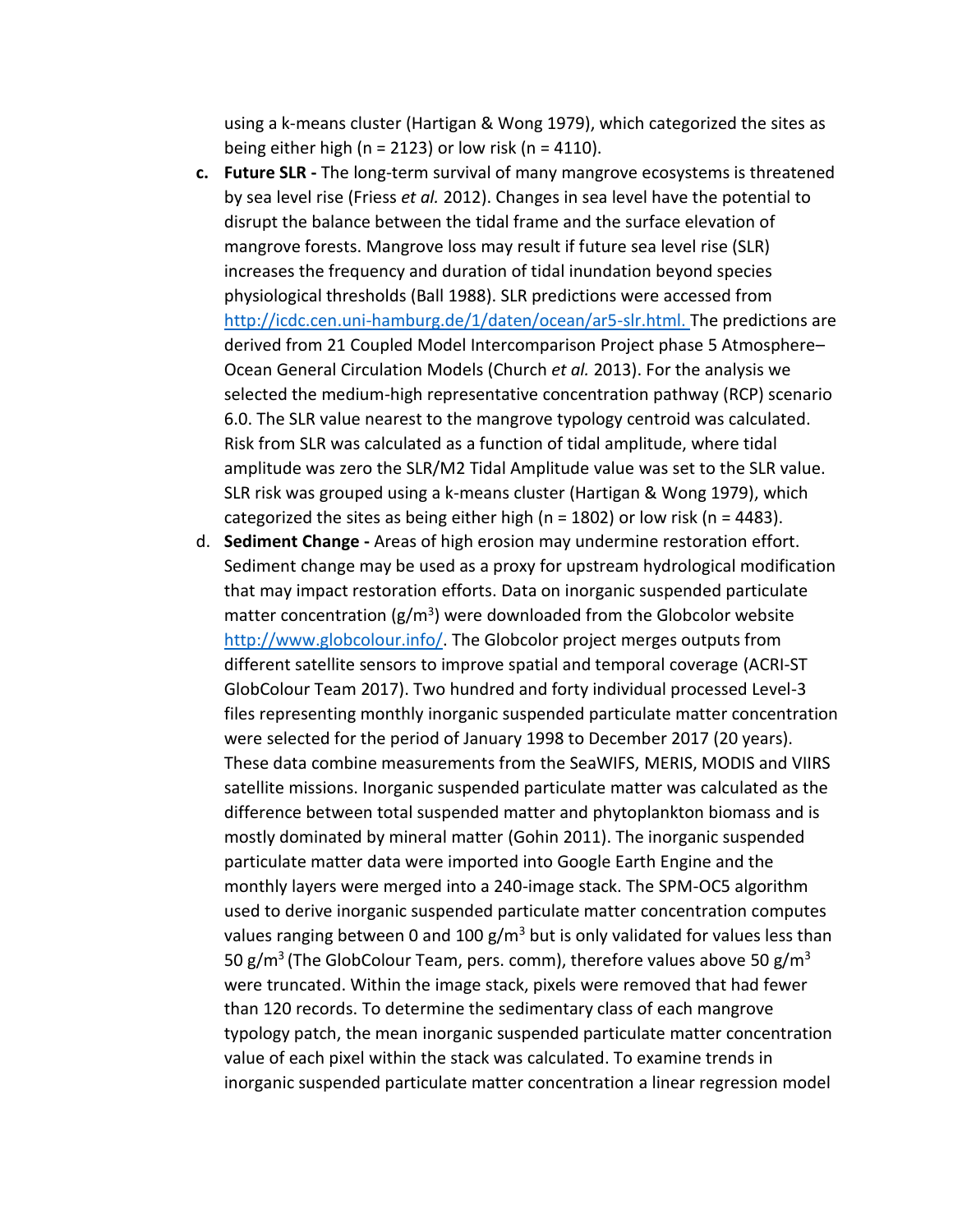was fitted through the pixels at each location in the stack. The regression model took the form:

$$
y = \alpha + \beta_1 \text{month} + \beta_2 \text{year}
$$

The aim was to determine the direction (positive or negative) of the  $\beta_2$  coefficient to evaluated increases or decreases in sediment availability across the 20 years of data. The month variable was included to correct for missing values. The output of the regression model was masked to only return values where the overall model and the regression coefficient for  $β_2$  were significant at  $p \le 0.05$ . The F value for the overall model was assessed against a critical value of 3.07376290 which equates to p = 0.05 for F<sub>2,117</sub> and the t value for  $\beta_2$  assessed against a critical value of  $\pm$ 1.98044759 which equates p = 0.05 for  $t_{117}$ . The degrees of freedom for F and t were selected for the worst-case scenario of only 120 images in the image stack. The sedimentary class of the mangrove patches was calculated from the mean inorganic suspended particulate matter concentration layer. One hundred and sixty-seven training locations of known typological (riverine or non-riverine) and sedimentary (terrigenous or carbonate) status were identified from the literature or by an expert working group. The approximate geographic position of these training locations was determined. The training locations were imported into ArcGIS, location outside a 10km buffer around the GMW maximum extent layer were removed (n = 15). Following Balke and Friess (2016) we determined the sediment regime (in our case inorganic suspended particulate matter concentration rather than total suspended matter) and  $M_2$  tidal amplitude of the site.  $M_2$  tidal amplitude data used was as above with the value nearest to the training location was calculated. The data were imported into R and riverine ( $n = 70$ ) sites were removed from the data set. The remaining 82 sites were used to predict whether a site was terrigenous or not based on its M<sup>2</sup> tidal amplitude and mean inorganic suspended particulate matter concentration. The data was modelled using a binomial generalized linear model with a logit link. For the 6285 typological units, riverine and deltaic mangroves were classed as terrigenous, with the model used to classify the lagoonal and fringing mangroves. The mean inorganic suspended particulate matter concentration value nearest to the mangrove typology centroid was calculated and this in combination with the M<sup>2</sup> tidal amplitude value and the model coefficients was used to define whether a site was terrigenous of carbonate. To determine the trends in inorganic suspended particulate matter concentration the  $β_2$  value layer was imported into ArcGIS. Slope  $β2$  values <= 0 were reclassified to -1 and values > 1 to 1. A point was placed in the centre of each remaining raster cell, with the point value representing the positive (+1) or negative (-1) slope. The number of positive and negative points in a 50km buffer around each typological unit's mangrove extent was then calculated. Terrigenous